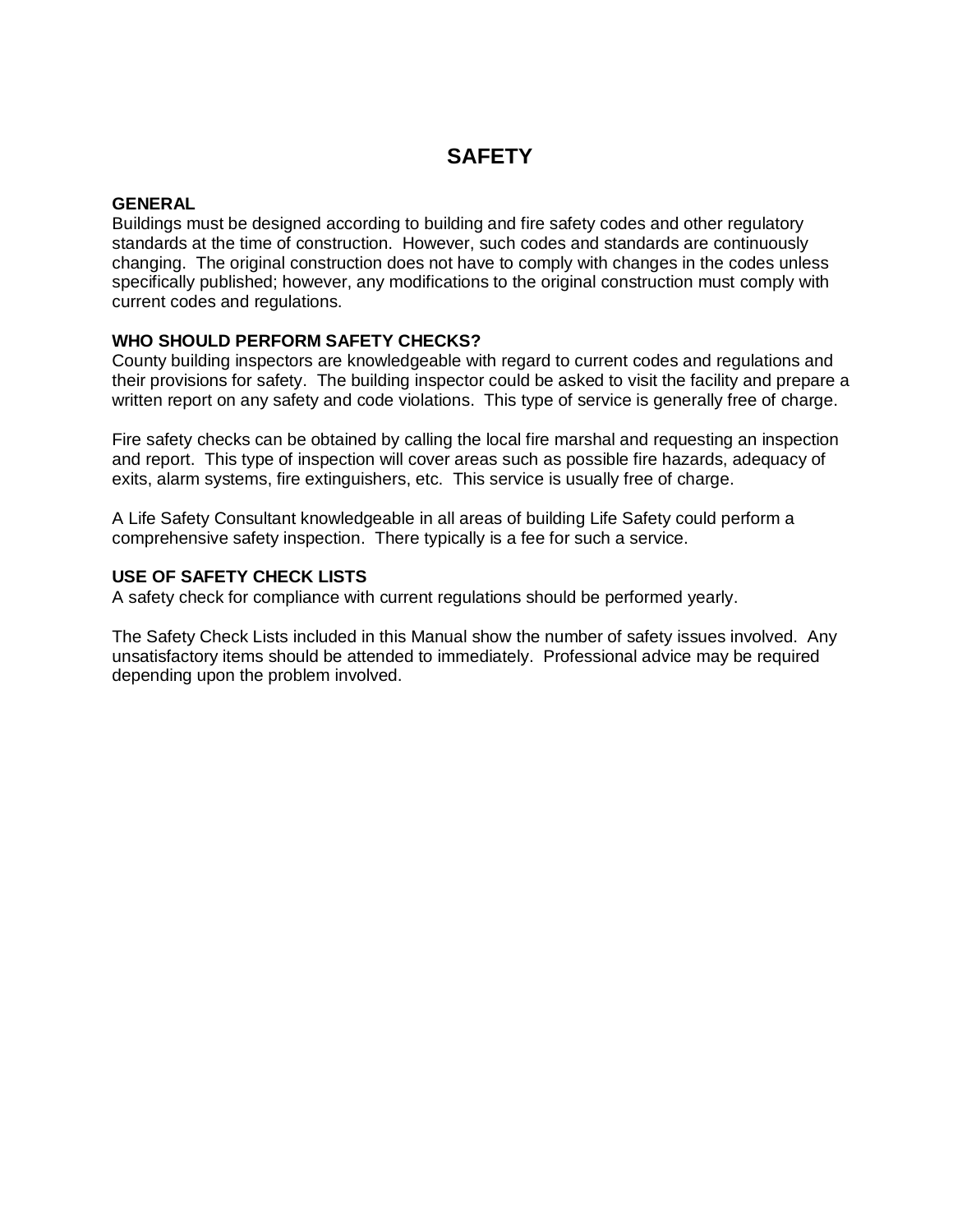Date: \_\_\_\_\_\_\_\_\_\_\_\_\_\_\_\_\_\_\_\_\_\_\_

Inspected by: \_\_\_\_\_\_\_\_\_\_\_\_\_\_\_\_\_

# **SAFETY CHECK LIST**

### **Building: \_\_\_\_\_\_\_\_\_\_\_\_\_\_\_\_\_\_\_\_\_\_\_\_\_\_\_\_\_\_\_\_\_\_**

| <b>FIRE SAFETY</b>                           | Good | Repair/<br>Replace | <b>COMMENTS</b> |
|----------------------------------------------|------|--------------------|-----------------|
| Is the building equipped with:               |      |                    |                 |
| Approved fire alarm system<br>$\bullet$      |      |                    |                 |
| Heat or smoke detectors located<br>$\bullet$ |      |                    |                 |
| in accordance with fire codes                |      |                    |                 |
| Fire extinguishes maintained and             |      |                    |                 |
| officially inspected                         |      |                    |                 |
| Fire hoses, if applicable,<br>$\bullet$      |      |                    |                 |
| maintained and inspected in                  |      |                    |                 |
| accordance with written code                 |      |                    |                 |
|                                              |      |                    |                 |
| Are fire extinguishers conspicuous,          |      |                    |                 |
| convenient and properly labeled?             |      |                    |                 |
|                                              |      |                    |                 |
| Are Class B or better fire extinguishers     |      |                    |                 |
| located in furnace rooms and storage         |      |                    |                 |
| areas where grease and flammable liquids     |      |                    |                 |
| are kept?                                    |      |                    |                 |
|                                              |      |                    |                 |
| Are Class C fire extinguishers located near  |      |                    |                 |
| electrical equipment?                        |      |                    |                 |
|                                              |      |                    |                 |
| Are Class B-C fire extinguishers located in  |      |                    |                 |
| kitchens?                                    |      |                    |                 |
|                                              |      |                    |                 |
| Have fire extinguishers been inspected       |      |                    |                 |
| within the past 12 months?                   |      |                    |                 |
|                                              |      |                    |                 |
| Are occupants instructed in use of fire      |      |                    |                 |
| extinguishers and fire hoses?                |      |                    |                 |
|                                              |      |                    |                 |
| Are fire hoses in good condition?            |      |                    |                 |
|                                              |      |                    |                 |
| Do fire hoses have water immediately         |      |                    |                 |
| available?                                   |      |                    |                 |
|                                              |      |                    |                 |
| Are heat and smoke detectors tested in       |      |                    |                 |
| accordance with the fire code?               |      |                    |                 |
|                                              |      |                    |                 |
| Have building fire sprinkler systems been    |      |                    |                 |
| tested?                                      |      |                    |                 |
|                                              |      |                    |                 |
| Have fire alarm systems and smoke            |      |                    |                 |
| detectors been tested as directed by         |      |                    |                 |
| code?                                        |      |                    |                 |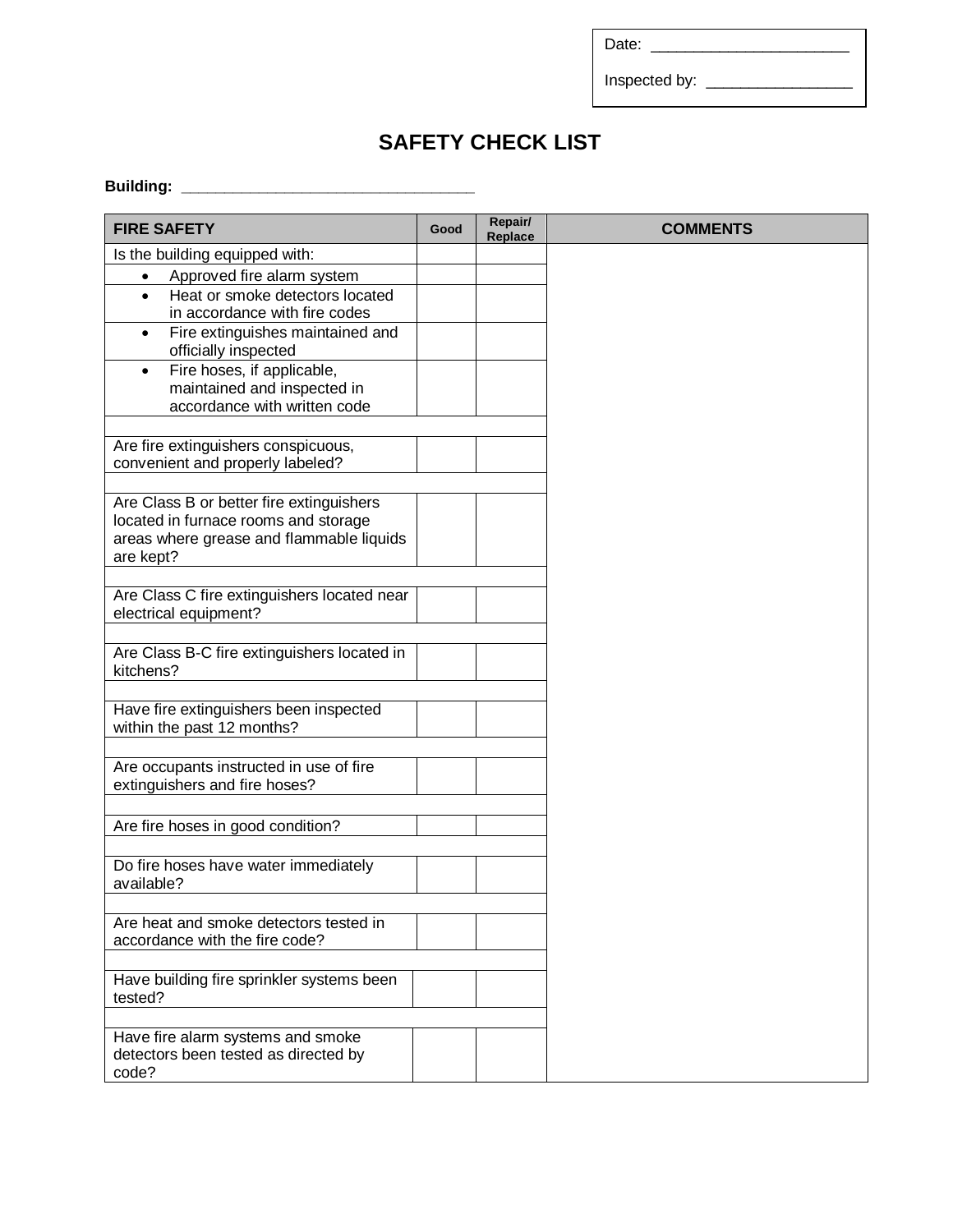# **SAFETY INSPECTION – continued**

| <b>FIRE SAFETY</b>                                                           | Good | Repair/<br>Replace | <b>COMMENTS</b> |
|------------------------------------------------------------------------------|------|--------------------|-----------------|
| Are periodic fire drills held?                                               |      |                    |                 |
|                                                                              |      |                    |                 |
| Are evacuation diagrams properly posted?                                     |      |                    |                 |
| Is there an accumulation of materials under                                  |      |                    |                 |
| stairways, in crawl space, basement,                                         |      |                    |                 |
| room, attic, etc.?                                                           |      |                    |                 |
|                                                                              |      |                    |                 |
| Are hazardous chemicals stored in proper                                     |      |                    |                 |
| containers and away from heat sources?                                       |      |                    |                 |
| Are unused materials stored away from                                        |      |                    |                 |
| heat sources?                                                                |      |                    |                 |
|                                                                              |      |                    |                 |
| Are kitchen range hoods and exhaust ducts<br>clean?                          |      |                    |                 |
|                                                                              |      |                    |                 |
| Do kitchen range exhaust ducts terminate                                     |      |                    |                 |
| in a safe area?                                                              |      |                    |                 |
|                                                                              |      |                    |                 |
| Are grease ducts and deep fryers equipped                                    |      |                    |                 |
| with automatic fire suppressions?                                            |      |                    |                 |
| <b>MEANS OF EGRESS FROM BUILDING</b>                                         |      |                    |                 |
| Are all hallways, corridors and stairways to                                 |      |                    |                 |
| the exterior accessible and free of                                          |      |                    |                 |
| obstructions?                                                                |      |                    |                 |
| Are fire exit doors equipped with properly                                   |      |                    |                 |
| operating panic hardware?                                                    |      |                    |                 |
|                                                                              |      |                    |                 |
| Are main exit fire doors equipped with                                       |      |                    |                 |
| padlocks or dead bolts?                                                      |      |                    |                 |
| Do exit doors open outward?                                                  |      |                    |                 |
|                                                                              |      |                    |                 |
| Are all fire exit doors clearly marked with                                  |      |                    |                 |
| illuminated exit signs?                                                      |      |                    |                 |
|                                                                              |      |                    |                 |
| Are hallways, corridors and stairways<br>illuminated with emergency lights?  |      |                    |                 |
|                                                                              |      |                    |                 |
| Are windows operable and accessible as a                                     |      |                    |                 |
| means of exit?                                                               |      |                    |                 |
|                                                                              |      |                    |                 |
| Are windows which exit to fire escapes<br>operable and free of obstructions? |      |                    |                 |
|                                                                              |      |                    |                 |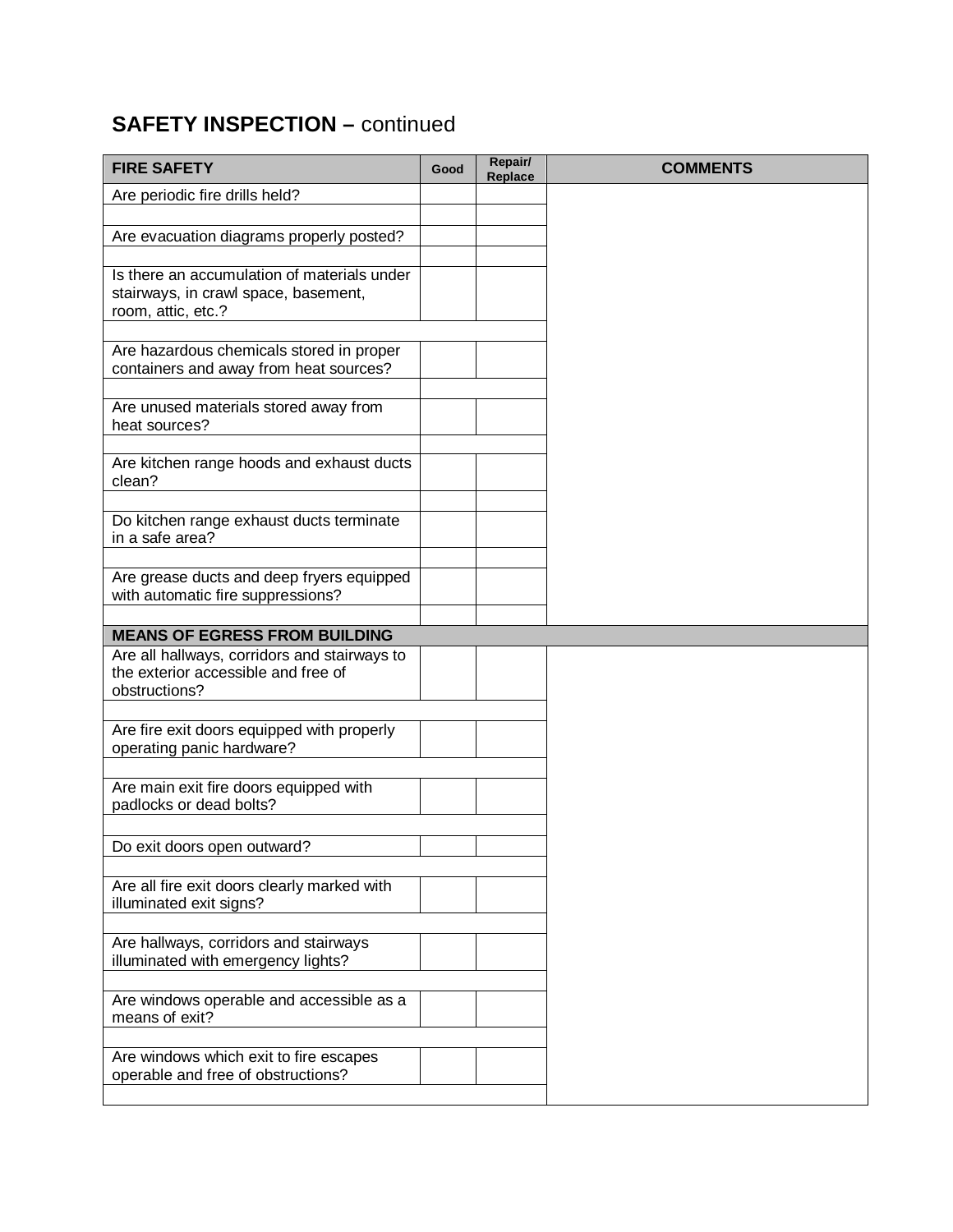## **SAFETY CHECK LIST - continued**

| <b>MEANS OF EGRESS FROM BUILDING</b>                                         | Good | Repair/<br>Replace | <b>COMMENTS</b> |
|------------------------------------------------------------------------------|------|--------------------|-----------------|
| Are the interior and exterior exit paths to<br>and from fire escapes clear?  |      |                    |                 |
|                                                                              |      |                    |                 |
| Are fire escapes unobstructed and well<br>secured to the building?           |      |                    |                 |
|                                                                              |      |                    |                 |
| <b>BUILDING INTERIOR - STAIRS</b>                                            |      |                    |                 |
| Are stairs kept clear?                                                       |      |                    |                 |
| Are stairs "bouncy"?                                                         |      |                    |                 |
|                                                                              |      |                    |                 |
| Are covers on treads and landings worn or<br>missing?                        |      |                    |                 |
|                                                                              |      |                    |                 |
| Is there at least one continuous railing<br>along one side of all stairways? |      |                    |                 |
|                                                                              |      |                    |                 |
| Are railings broken or weak?                                                 |      |                    |                 |
| Are balusters broken, loose or missing?                                      |      |                    |                 |
|                                                                              |      |                    |                 |
| Are railings for balconies and lofts secure?                                 |      |                    |                 |
| <b>MISCELLANEOUS</b>                                                         |      |                    |                 |
| Are lights, alarms, signs and other objects                                  |      |                    |                 |
| attached securely to buildings?                                              |      |                    |                 |
| <b>ASSEMBLY AREAS</b>                                                        |      |                    |                 |
| Are assembly areas posted for maximum                                        |      |                    |                 |
| numbers of occupants?                                                        |      |                    |                 |
| <b>EMERGENCY PROCEDURES</b>                                                  |      |                    |                 |
| Is there a written plan of safe egress for                                   |      |                    |                 |
| occupants from the building?                                                 |      |                    |                 |
| Is there a centralized location for first aid                                |      |                    |                 |
| equipment, poisoning information, etc.                                       |      |                    |                 |
| Is there readily visible a list of emergency                                 |      |                    |                 |
| phone numbers?                                                               |      |                    |                 |
|                                                                              |      |                    |                 |
| Is there a plan for initial fire fighting?                                   |      |                    |                 |